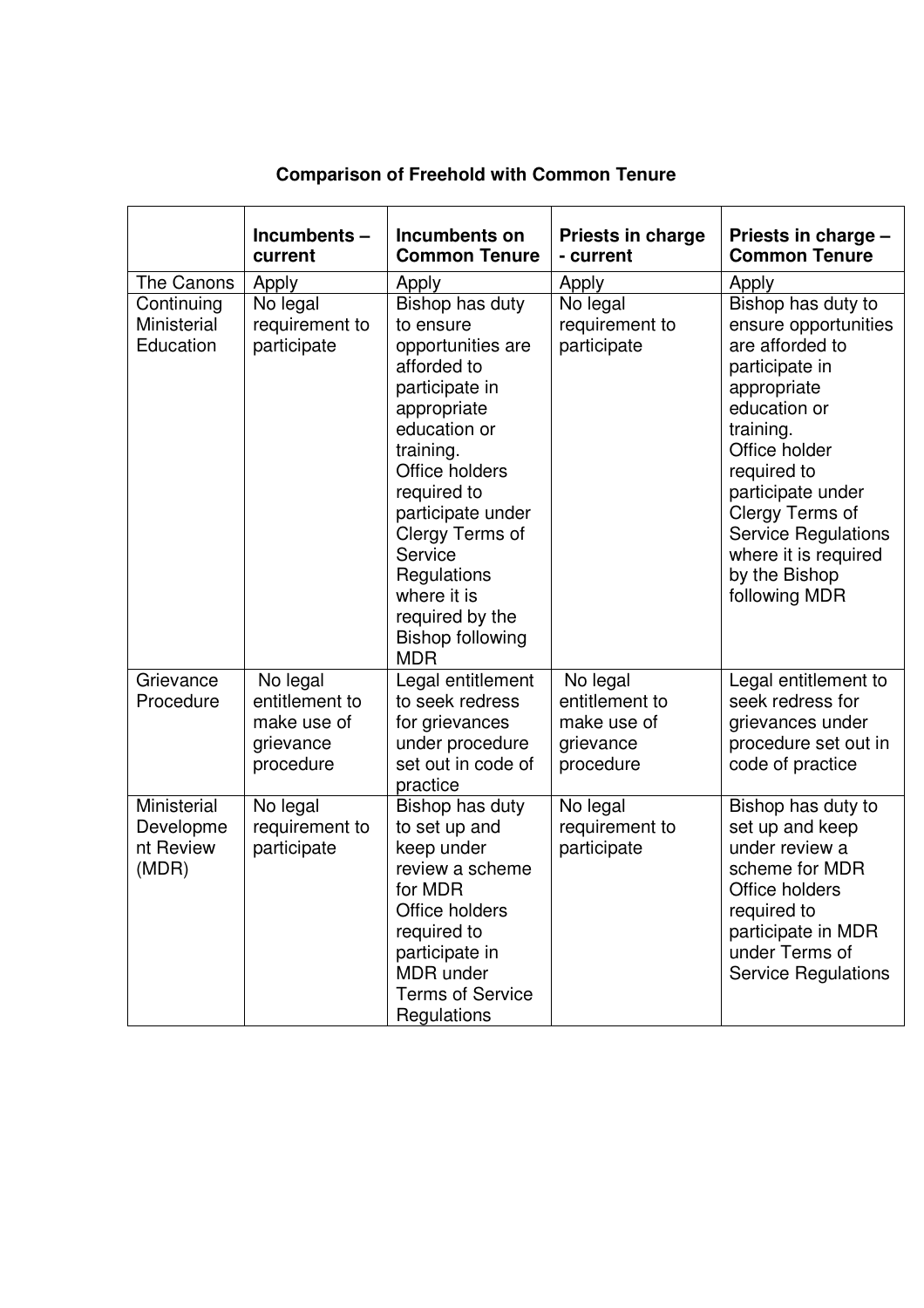|                                        | Incumbents-<br>current                                                                                                                                                                                                                                          | Incumbents on<br><b>Common Tenure</b>                                                                                                                                                                                            | <b>Priests in charge</b><br>- current                                                                                                                                                                  | Priests in charge -<br><b>Common Tenure</b>                                                                                                                                                                                                                     |
|----------------------------------------|-----------------------------------------------------------------------------------------------------------------------------------------------------------------------------------------------------------------------------------------------------------------|----------------------------------------------------------------------------------------------------------------------------------------------------------------------------------------------------------------------------------|--------------------------------------------------------------------------------------------------------------------------------------------------------------------------------------------------------|-----------------------------------------------------------------------------------------------------------------------------------------------------------------------------------------------------------------------------------------------------------------|
| Capability<br>Procedure                | Does not apply                                                                                                                                                                                                                                                  | Applies                                                                                                                                                                                                                          | Does not apply                                                                                                                                                                                         | Applies                                                                                                                                                                                                                                                         |
| Clergy<br><b>Discipline</b><br>Measure | Applies                                                                                                                                                                                                                                                         | Applies                                                                                                                                                                                                                          | <b>Applies</b>                                                                                                                                                                                         | Applies                                                                                                                                                                                                                                                         |
| Removal<br>from office                 | Only following:<br>$\bullet$<br>a<br>breakdown<br>of pastoral<br>relationship<br>S<br>after<br>$\bullet$<br>pastoral<br>reorganisati<br>on<br>ill health<br>$\bullet$<br>reaching<br>$\bullet$<br>retirement<br>age<br>disciplinary<br>$\bullet$<br>proceedings | Only following:<br>a decision to<br>remove from<br>office under<br>the capability<br>procedure<br>pastoral<br>$\bullet$<br>reorganisation<br>reaching<br>$\bullet$<br>retirement age<br>disciplinary<br>$\bullet$<br>proceedings | After summary<br>$\bullet$<br>revocation of<br>licence (but<br>with appeal) or<br>revocation on<br>notice<br>after pastoral<br>$\bullet$<br>reorganisation<br>disciplinary<br>$\bullet$<br>proceedings | Only following<br>a decision to<br>remove from<br>office under the<br>capability<br>procedure<br>pastoral<br>$\bullet$<br>reorganisation<br>reaching<br>$\bullet$<br>retirement age<br>disciplinary<br>$\bullet$<br>proceedings<br>on filling of the<br>vacancy |
| Severance                              | Schedule 4 of<br>the Pastoral<br>Measure                                                                                                                                                                                                                        | Schedule 4 of the<br><b>Pastoral Measure</b>                                                                                                                                                                                     | None                                                                                                                                                                                                   | Schedule 4 but for a<br>maximum of one<br>year                                                                                                                                                                                                                  |
| Sale of<br>parsonage<br>house          | An absolute<br>veto over the<br>sale of the<br>parsonage<br>house                                                                                                                                                                                               | An absolute veto<br>over the sale of<br>the parsonage<br>house                                                                                                                                                                   | No rights at all                                                                                                                                                                                       | A right of objection<br>to the Church<br>Commissioners in<br>the event of a<br>proposed sale.<br>DPB would need to<br>convince the<br>Commissioners that<br>the sale was<br>appropriate, as their<br>consent is required.                                       |